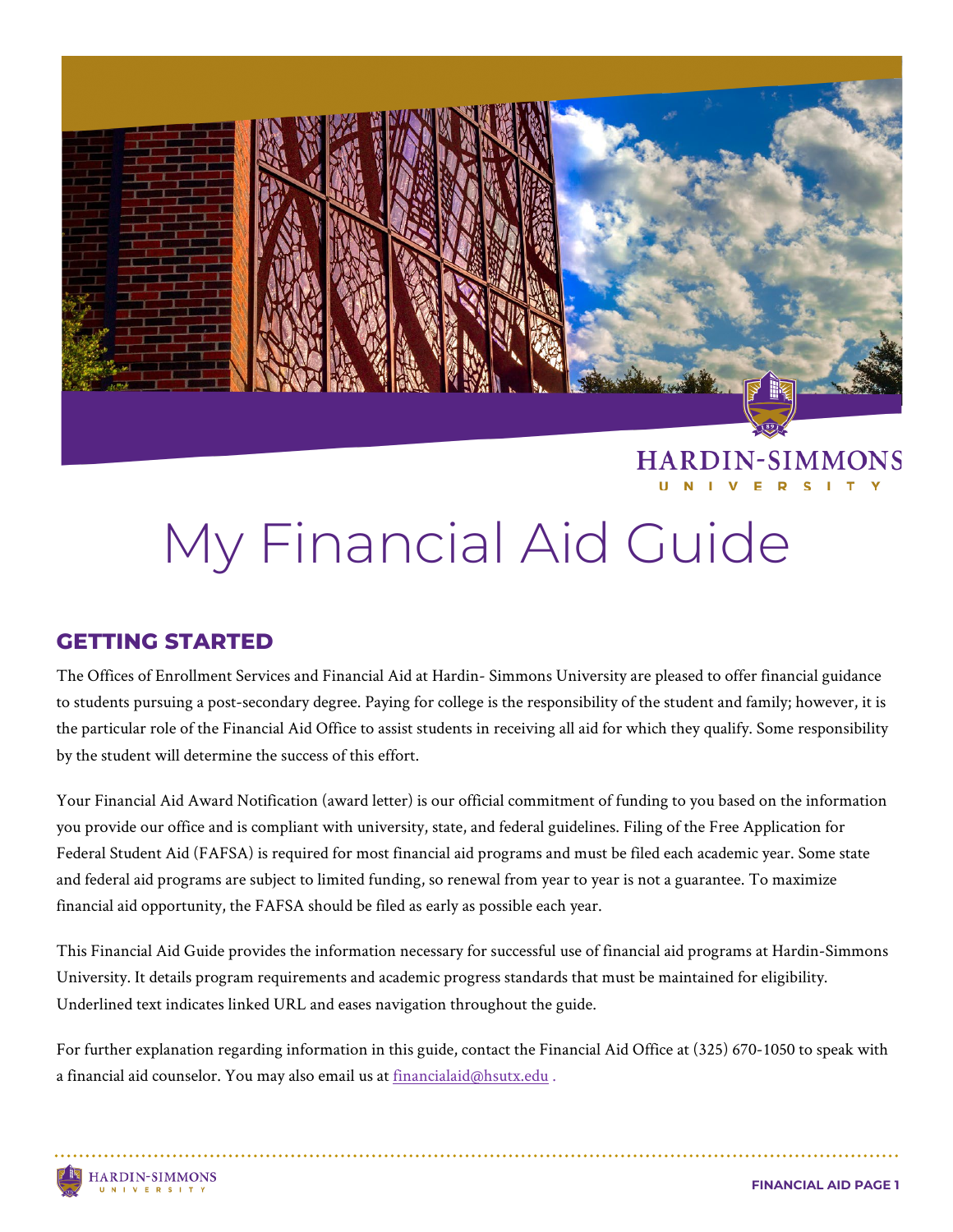

## **Free Application for Federal Student Aid**

### **FAFSA**

The FAFSA is required for federal and state financial aid program eligibility and is an annual process. The information you provide in your FAFSA calculates an Estimated Family Contribution (EFC) based upon family income, assets, number of family members, number of family members in college, and other factors. The EFC is the amount the family can expect to contribute to educational costs in a year. Subtracting the EFC from the school's Cost of Attendance calculates the student's financial need. This is the amount the school attempts to meet with scholarships, grants, and need-based loans.

### **Steps to Completing your FAFSA**

- ❏ You may file a FAFSA after October 1 for the upcoming award year.
- ❏ You and a parent will each need an FSA UserID to electronically sign your FAFSA. Apply for one at [studentaid.gov/fsa-id](https://studentaid.gov/fsa-id/sign-in/landing)
- ❏ Fill out the FAFSA at [studentaid.gov.](https://studentaid.gov/h/apply-for-aid/fafsa) Be sure to enter the federal school code for Hardin- Simmons University - 003571.
- ❏ You will receive your Student Aid Report (SAR) in about a week. Review your SAR and make sure the information reported is correct. If there are any errors, return to studentaid.gov to make corrections.

*Once you receive admissions approval to HSU and we process your FAFSA result, the Financial Aid Office will send you an award notification via email. Your award package can be viewed on HSU Central.* 

### **FAFSA Verification**

Each year, a number of FAFSA's are selected by the Department of Education for verification. HSU may also select students for verification to resolve conflicting information or prior to completing a special circumstance application. You will be notified via your self-service portal if you are selected for verification (see complete required documents). Selected students must provide HSU with documentation to validate the information they submitted on their FAFSA. Once selected for verification, federal and state aid will not be disbursed until this process is completed. All documentation must be received by the Financial Aid Office by May 30, 2022, to be eligible for federal aid in 2021-2022. Unsolicited documentation received by HSU will be destroyed.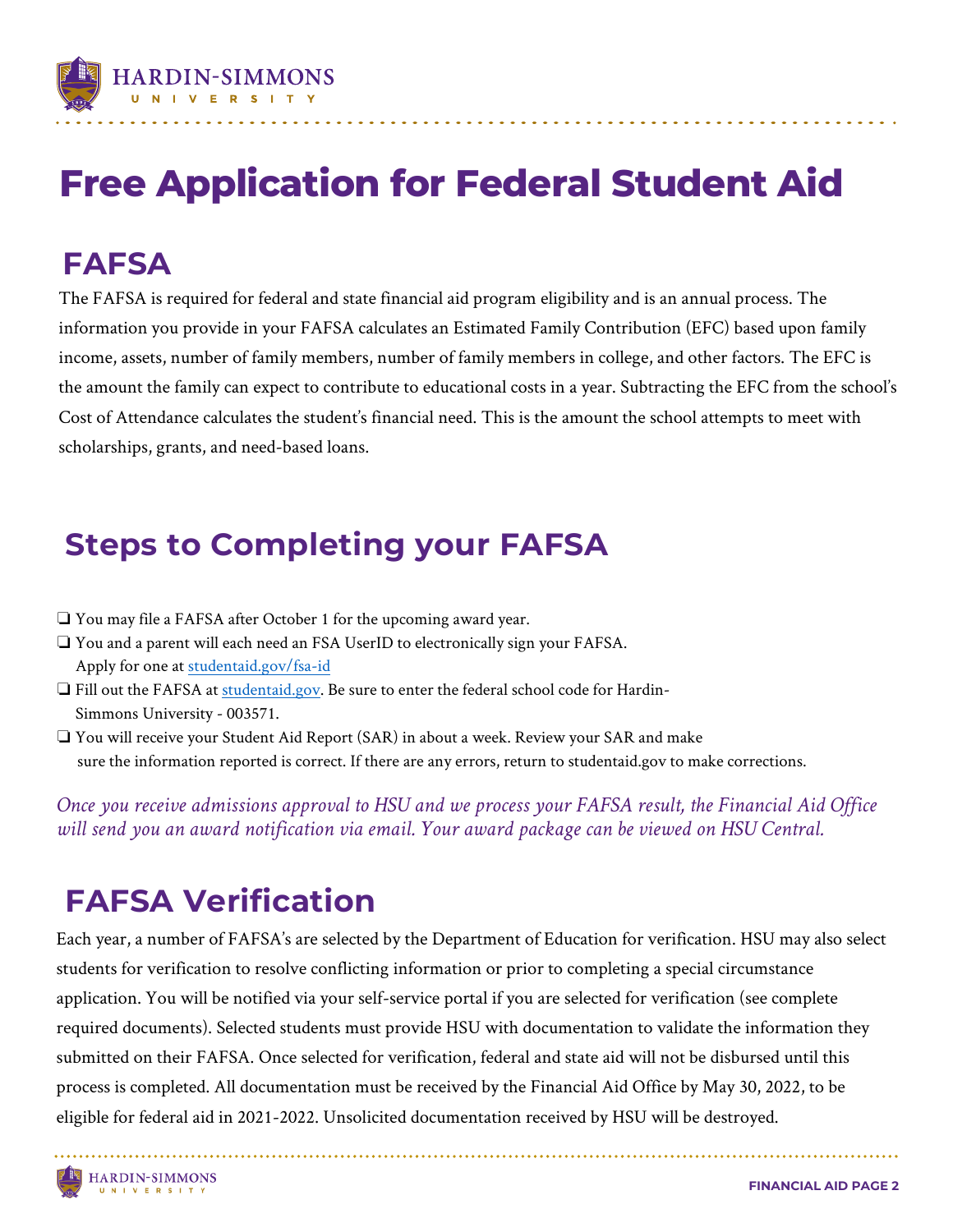### **Steps to Reviewing Your Financial Aid Offer**

#### **Step ONE - Awards**

Ĭ

❏ Review your financial aid awards on HSU Central

- ❏ Familiarize yourself with award names, amounts, and instructions before continuing
- ❏ Check the links below for information specific to your awards

#### **Step TWO – Award Requirements**

❏ Scholarship eligibility and renewal requirements are on the [Scholarship Opportunities](https://www.hsutx.edu/tuition-aid/scholarships/) page.

❏ Grants eligibility and renewal requirements are on the State and Federal Grants page of this guide (Page 13).

#### **Step THREE – Cost & Payment**

❏ The [Tuition Costs & Fees](https://www.hsutx.edu/tuition-aid/tuition-costs-fees/) page will help you estimate your total cost.

❏ Use the [Estimated Net Price Calculator](https://www.hsutx.edu/tuition-aid/affording-hsu/net-price-calculator/) or the [Payment Plan Calculator](https://www.hsutx.edu/tuition-aid/affording-hsu/payment-plan-calculator/) to determine cost.

❏ The [Business Office](https://www.hsutx.edu/tuition-aid/business-office/) page explains your payment options and procedures.

#### **Step FOUR – Academic Requirements**

❏ Students must maintain satisfactory academic standards to receive financial aid.

❏ Students must be enrolled at least half-time in courses to receive financial aid. For most programs, this is six hours each semester. Federal Title IV aid and state financial aid regulations mandate that federal and state aid cannot be awarded for courses that do not count toward a student's academic program. If a student is enrolled in courses that do not count toward his or her degree or certificate, those courses cannot be used to determine enrollment status

❏ The Satisfactory Academic Progress page of this guide (Page 6) provides important information concerning academic eligibility for financial aid.

### **Step FIVE – Enrollment Changes**

❏ Changes in enrollment may affect your financial aid awards.

❏ Refer to the Changes in Hours/Withdrawals page for important information concerning class drops and withdrawing from the university.

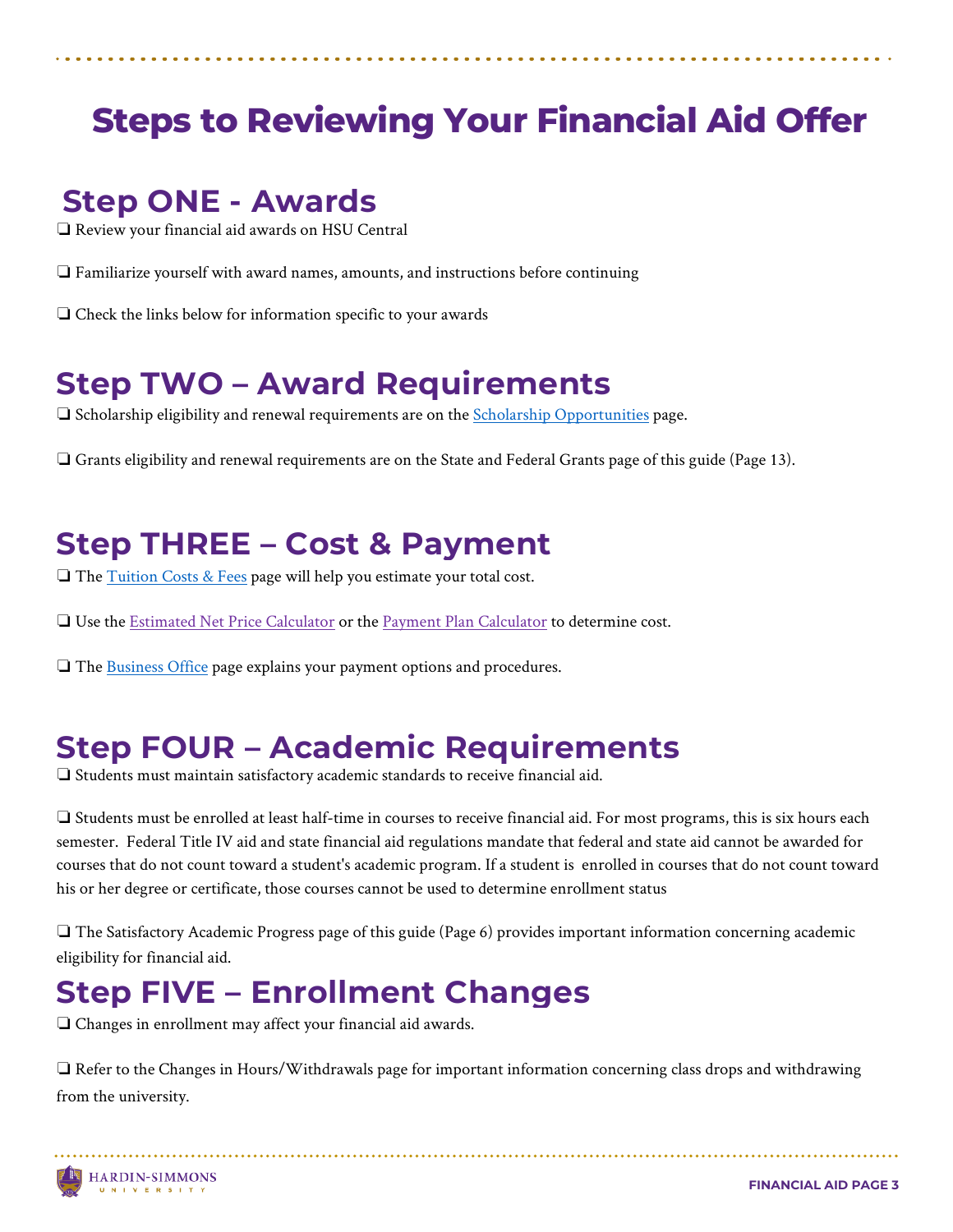## **Payment of Accounts Financial Settlement**

#### **PAYMENT DEADLINES**

Ĭ

• Advance registered students must complete their payment option by the published payment deadline for that term. Students registering on registration day must complete payment at that time.

- Failure to make the first payment by the published deadline may result in a drop of the student's course schedule.
- For information regarding payments, contact the [Business Office.](https://www.hsutx.edu/tuition-aid/business-office/)

#### **PAYMENT OPTIONS**

- Set up a payment plan in [CashNet](https://www.hsutx.edu/tuition-aid/business-office/) to pay remaining balance after approved financial aid is applied.
- Payment in full (less approved financial aid)
- 100% approved financial aid to cover all charges—no payment due

#### **BUSINESS OFFICE**

- The Business Office, not the Financial Aid Office, handles billing and payments.
- All tuition and fees must be paid in full before registration for the following semester is permitted.
- Transcripts and diplomas are not released if a balance is owed to the university.
- Because economic conditions fluctuate, the university reserves the right to adjust tuition, fees, room, meals, and other charges at any time during the semester.

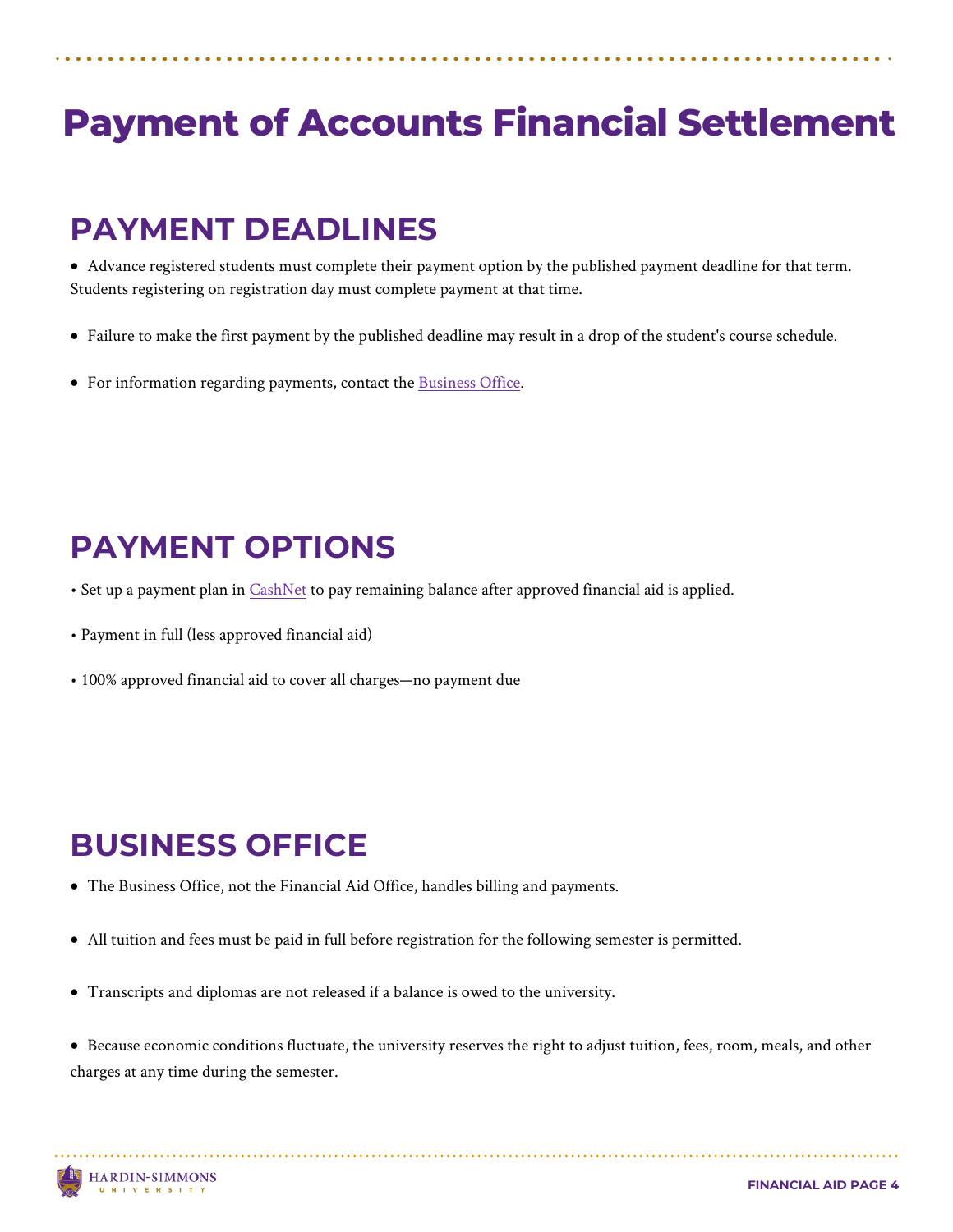## **Expected Costs**

❏ Undergraduate Tuition at Hardin-Simmons for the 2021-2022 academic year is \$29,526 per academic year (Fall through Summer II). This block rate allows students to take up to 34 hours per academic year. Students enrolled part-time will be charged \$935/ hour. Students who exceed 17 hours in the fall/spring semester will be charged \$935 for each hour above 17 hours.

❏ Cost of Attendance is the annual expense for tuition/fees, books, room & board, transportation, and personal expenses. The annual Cost of Attendance budget for 2021-2022 is \$45,917 for a full-time undergraduate student.

❏ Direct Costs are the expenses for which HSU bills you. The following table of Direct Costs includes tuition/fees, books, costs for a residence hall room, and the average cost for a meal plan for the year.

### **Fall 2021/Spring 2022 Direct Costs**

| <b>TUITION</b>     | \$29,526.00 |
|--------------------|-------------|
| <b>FEES</b>        | \$2,160.00  |
| $ROOM*$            | \$4,700.00  |
| MEALS <sup>*</sup> | \$5,240.00  |

Annual Estimated Direct Costs = \$42,686.00 (\$21,343/semester)

\* Room and meals based on estimated averages. Actual cost may vary by meal plan choice and room assignment.

❏ By comparing these costs with your financial aid awards, you can estimate your out-of- pocket expense(s) or additional funds needed for charges not covered by your current financial aid awards.

❏ Students are invoiced one semester at a time; therefore, financial aid is applied one semester at a time.

Ĭ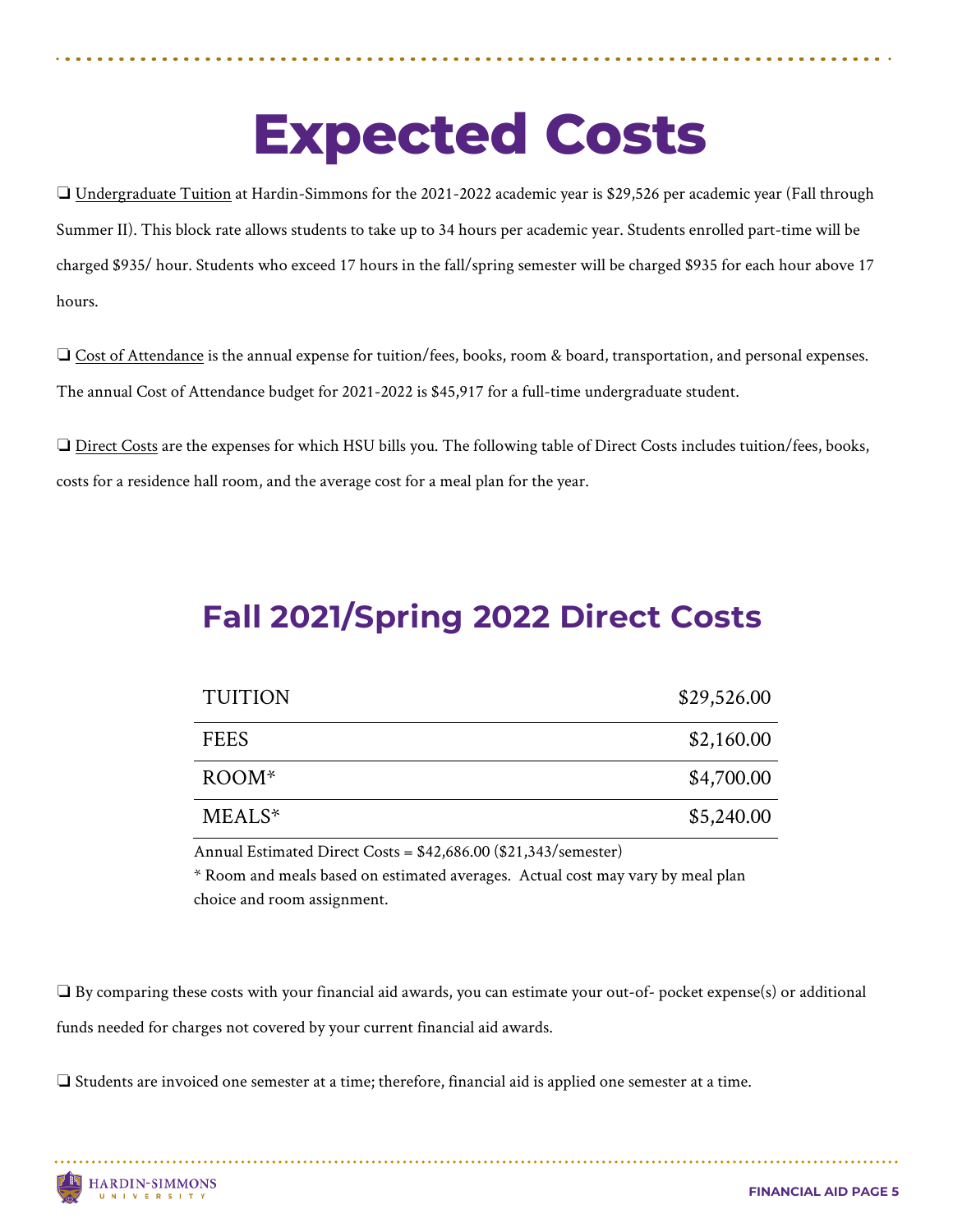## **Financial Aid Statement of Satisfactory Academic Progress**

Hardin-Simmons University has established the following minimum standards for "measurable satisfactory academic progress" to meet federal, state, and institutional guidelines governing the administration of student aid funds. Students must meet these standards to qualify for financial aid. Students' records are evaluated each semester to determine both the quantitative (hours completed) and qualitative (cumulative grade point average) status relative to academic progress. In addition, students must be making Satisfactory Academic Progress (SAP) toward a degree to be eligible for financial aid.

| Semester Hours Attempted | Required GPA | Completion % HSU Hours |
|--------------------------|--------------|------------------------|
| $6 - 32$                 | 1.60         | 75%                    |
| $33 - 48$                | $1.80\,$     | 75%                    |
| 49 or more               | 2.00         | 75%                    |

• While similar to financial aid standards, academic standards are evaluated by the Registrar's Office each semester and are administered separately from the Financial Aid Office. However, any student placed on academic suspension is automatically placed on financial aid suspension.

- Withdrawing from the university in multiple long semesters (fall/spring) will result in a review of satisfactory progress toward a degree. Students not demonstrating progress toward a degree are not eligible for financial aid. Excessive dropping of courses will be monitored as well.
- Some financial aid programs require a minimum grade point average and enrollment status irrespective of academic progress standards. Refer to the university catalog or elsewhere in this guide for information on specific awards.

### **FINANCIAL AID WARNING**

Students whose overall GPA/completion percentage fall below appropriate levels indicated above are placed on financial aid warning for one long semester. Students are eligible for aid during the warning period but must meet satisfactory standards by the end of the semester to avoid financial aid suspension. Students not meeting SAP at the end of the warning period will be ineligible for financial aid and placed on financial aid suspension. A student placed on warning may elect to submit an appeal to the Financial Aid Appeals Committee for review. See the appeals section on the following page for details on the requirements for an appeal.

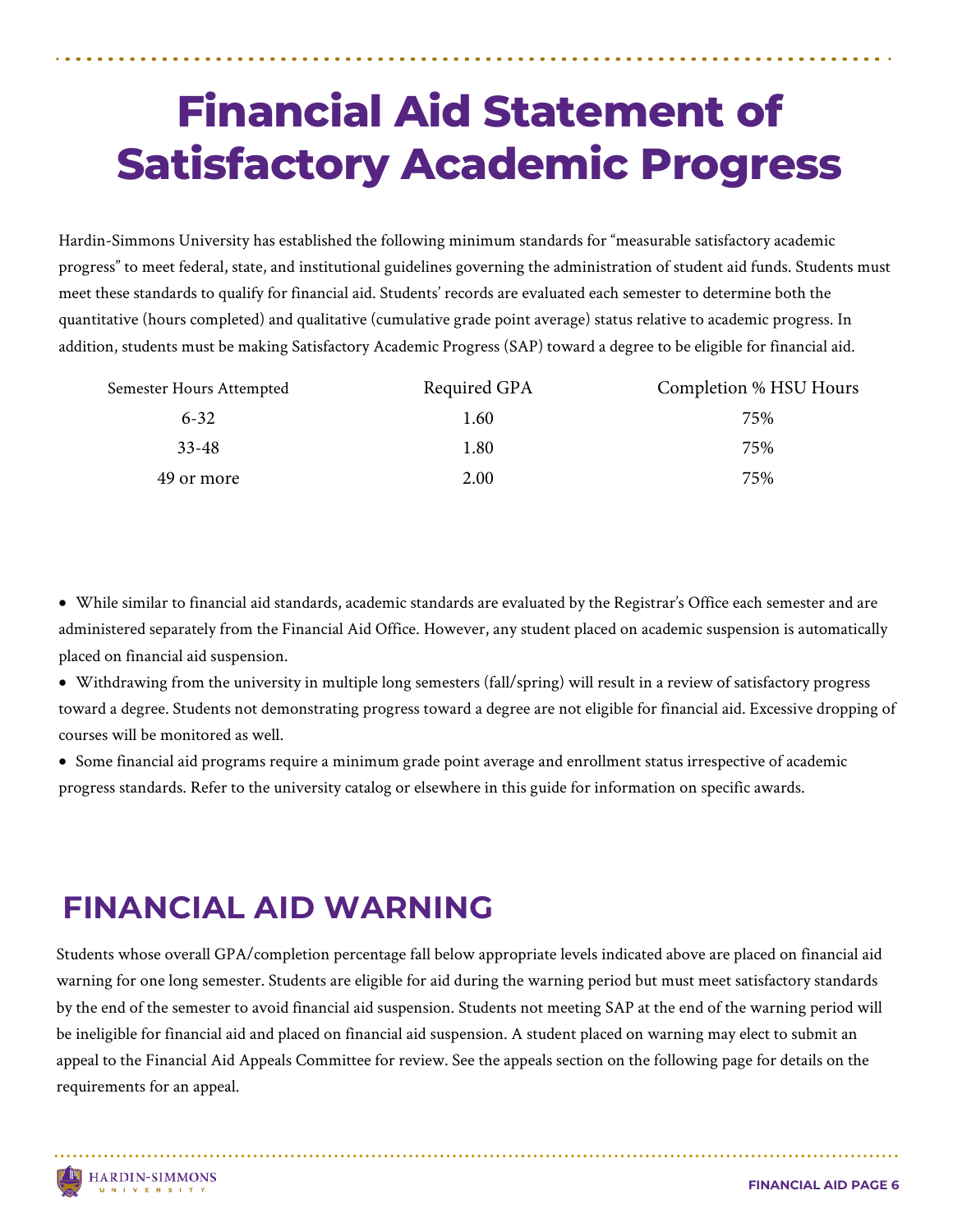### **FINANCIAL AID SUSPENSION**

Any student on financial aid warning who fails to meet satisfactory academic progress standards at the end of the warning period (does not appeal) or at the end of the probation appeal (appeal is granted) will be placed on financial aid suspension. Students on financial aid suspension are not prohibited from enrollment, but no financial aid assistance is available for payment of school expenses. Until coursework at HSU is completed and standards are attained, a suspended student remains ineligible for financial aid of any kind. Students receiving failing grades in all courses will automatically be placed on Financial Aid Suspension. Students on Academic Suspension are automatically placed on Financial Aid Suspension.

### **FINANCIAL AID APPEALS**

A student on suspension may submit a written appeal to the Financial Aid Appeals Committee for reinstatement to probation or eligible status. Mitigating circumstances such as medical/health issues, serious illness or death of an immediate family member, or other unusual personal concerns may result in failure to meet academic standards. An appeal may be considered in such cases if the student is counseled by an advisor or the registrar, and proper steps are taken to remedy the situation in the upcoming semester. The appeal must include the reason you were unable to meet SAP and how you plan to achieve SAP in the upcoming semester. The appeal will not be considered if this information is not included in your appeal.

The Financial Aid office may request SAP documentation through our online portal or appeals must be submitted to the Financial Aid Appeals Committee and must be received by the first day of classes for the Fall semester and the first day of classes for the Spring semester. All written appeals must be accompanied by a Satisfactory Academic Progress Appeal Form (can be requested from The Financial Aid Office).

Appeals must be submitted via the online portal or in writing to:

Financial Aid Appeals Committee C/O Financial Aid Director HSU Box 16050 Abilene, TX 79698

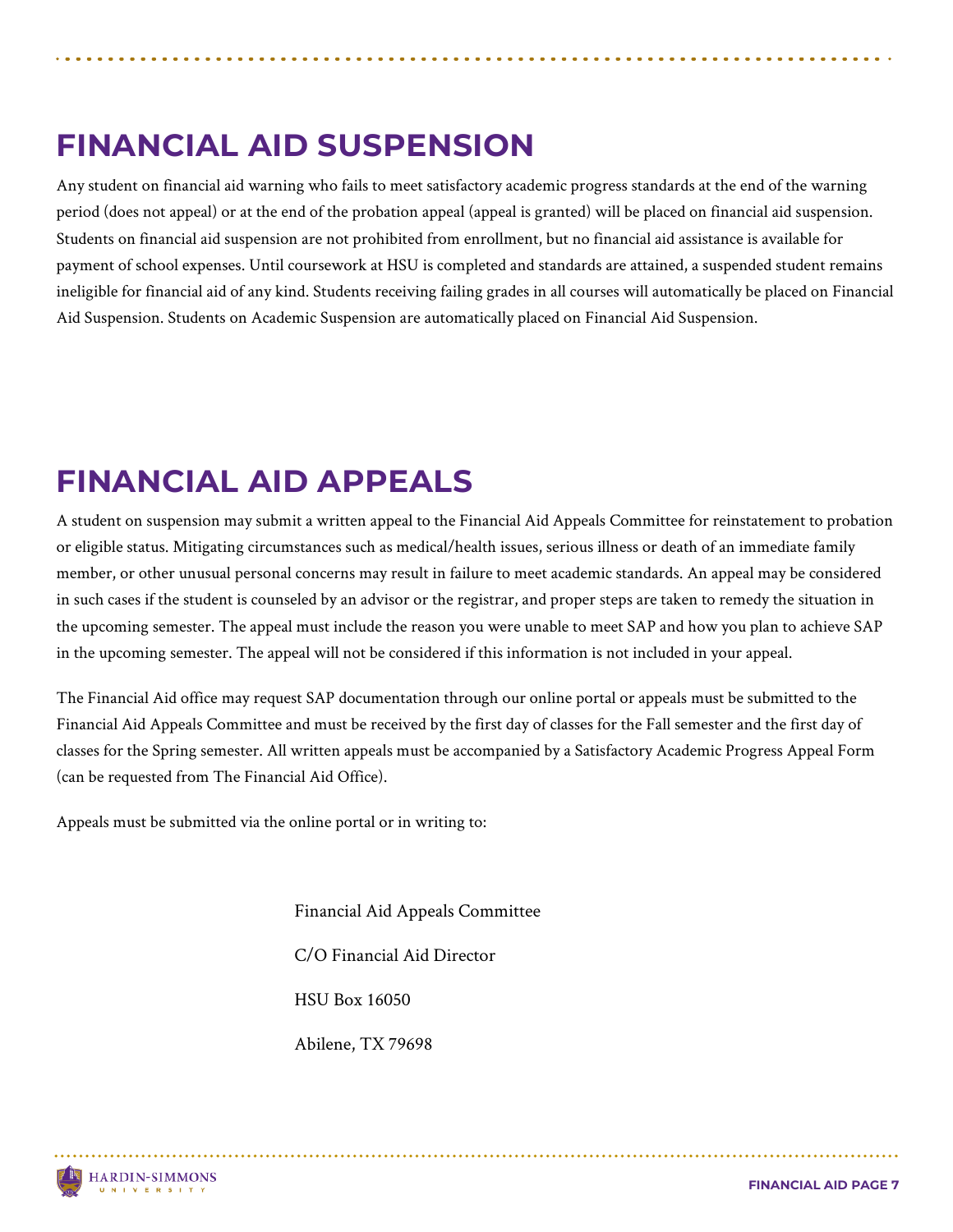## **Financial Aid Statement of Satisfactory Academic Progress**

#### **UNDERGRADUATE**

Full-time enrollment for financial aid purposes is enrollment in at least 12 hours per long semester (for example Fall/Spring) or six hours per summer session. This could include May term, Summer 1, and/or Summer 2 for a combination of 12 hours during the summer session. An undergraduate student must be enrolled in at least six hours (half-time) during any long semester or combination of summer terms to be eligible for financial aid. Please see a financial aid counselor for details. An academic year equals two long semesters plus summer sessions. The May Term is part of the summer session.

Satisfactory progress toward a degree includes all attempted hours at all institutions attended. Evaluation for satisfactory academic progress by the Registrar's Office and Financial Aid Office will be measured on HSU coursework. Therefore, the cumulative grade point average/completion percentage is based on hours attempted at HSU only. All hours, including transfer hours, are counted to determine the number of academic years completed. The maximum time frame an undergraduate or graduate student can remain eligible for financial aid cannot exceed 150% of the published length of the program. For instance, if the published length of an academic program is 124 credit hours, the maximum time frame established by the school must not exceed 186 attempted credit hours (that is,  $124 \times 1.5 = 186$ ).

A student can repeat a course (or its equivalency) an infinite number of times and receive federal aid only if all previous attempts resulted in an F on the student's record. Once a student passes a course (earned A, B, C, or D grade), he/she can retake the course a second time and receive federal aid (if eligible). Regardless of whether or not the second attempt is a pass or fail, the student cannot receive aid for another attempt. Ex. If the student earned a 'C' in a class and wants to attempt to earn an 'A' or 'B', a student may use Pell to pay for the class. If the student earns a 'B', he may not use federal aid in a third attempt to try and earn the 'A'.

#### **GRADUATE**

The maximum time frame in which a student may complete a master's degree varies from program to program. Please refer to the HSU Graduate Studies Catalog for the specified length of each program. Full-time enrollment for financial aid purposes is enrollment in at least nine hours per semester or six hours per summer session for most graduate programs. This could include May term, Summer 1, and/or Summer 2 for a combination of 12 hours during the summer session. The May Term is part of the summer session.

A half-time course load for a graduate student is defined as six hours per long semester; four hours in the summer session for most graduate programs. A half-time graduate student must complete 12 cumulative hours for each academic year completed.

Please refer to the Graduate Catalog for enrollment requirements for doctoral programs.

Graduate students must meet the scholastic regulations established by the Graduate School of Hardin-Simmons University with regard to the cumulative HSU grade point average required to be in good academic standing.

**HARDIN-SIMMONS** UNIVERSITY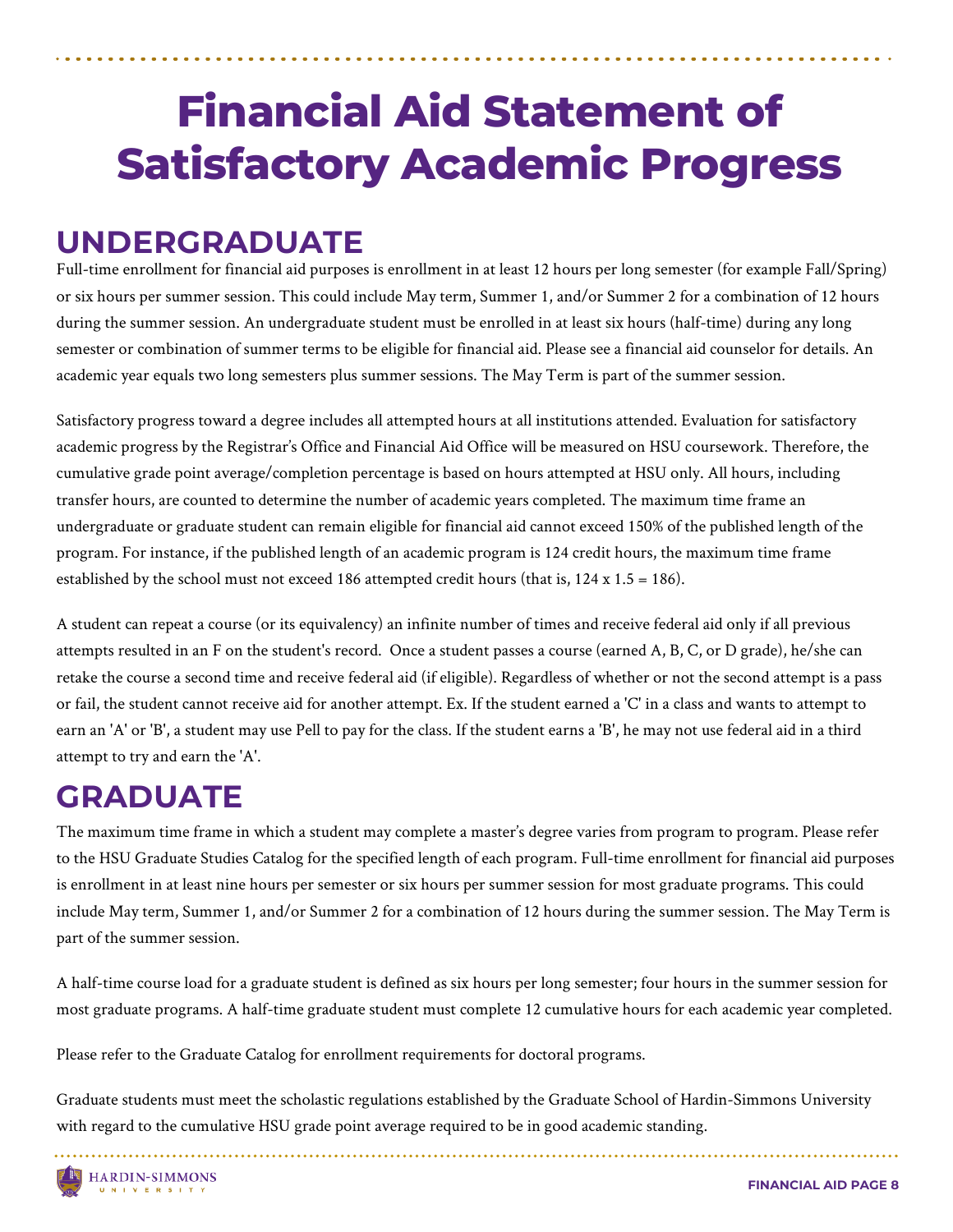### **POSTGRADUATE**

A postgraduate student is defined as a student who has previously received an undergraduate degree and is not admitted to a graduate or professional school. Postgraduate enrollment in prerequisite courses for Graduate School enrollment will limit the types of aid for which a student may be considered. By definition, a post-graduate student is not enrolled in a degreeseeking program. Eligibility for federal student aid requires enrollment in a degree-seeking program or eligible certificate program. See a financial aid officer for details.

Full-time enrollment for financial aid purposes includes at least 12 hours per long semester (Fall/Spring) or six hours per summer session. This could include May term, Summer 1, and/or Summer 2 for a combination of 12 hours during the summer sessions. The May Term is part of the summer session.

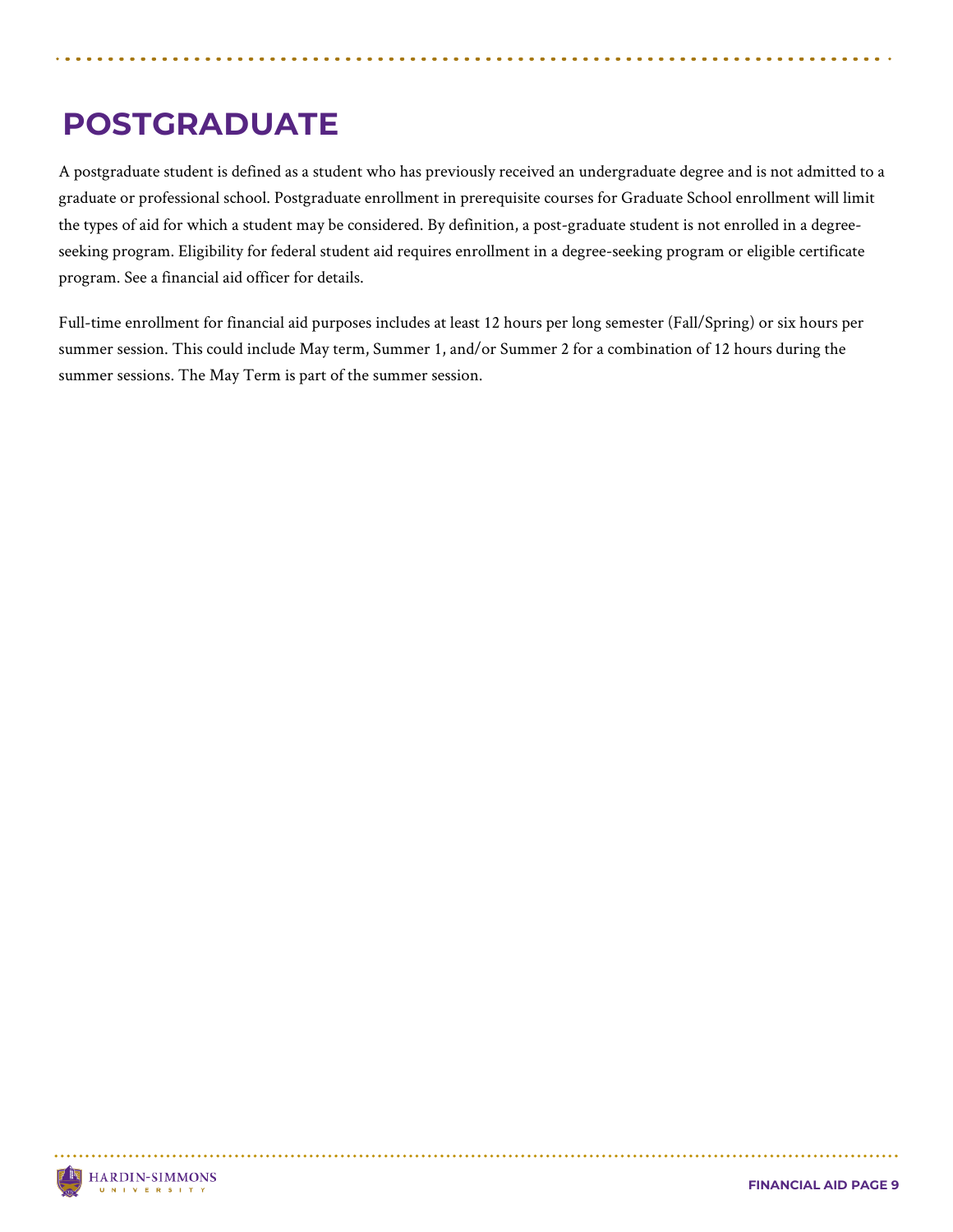## **Changes in Hours & Withdrawals**

Students who wish to drop courses or withdraw from the University must secure the proper form(s) from the Registrar's Office and contact the Financial Aid Office. Students should know in advance how changes in enrollment affect their financial aid eligibility. A reduction in hours may result in an adjustment to the award package and could affect satisfactory academic progress status.

The primary responsibility for paying for a college education rests with the student and family. Financial aid is considered supplemental, and enrollment status governs receipt of funds.

• When a student withdraws, is expelled, or ceases to be a student before the end of an academic term, a refund may be due in accordance with University's refund policy.

• A refund may occur when federal aid is due in the term but has not been disbursed at the time of withdrawal.

• Federal law and University policy dictate that calculated amounts be returned to the respective financial aid programs when a withdrawal occurs, so withdrawal may mean the loss of part or all of federal, state, or institutional aid.

- Withdrawing students are responsible for payment of any balance resulting from the return of financial aid. Payment plans may be arranged with the HSU Business Office.
- Priority order for the return of federal funds is unsubsidized Direct loans, subsidized Direct loans, Perkins loans, Direct Plus loans, Pell grants, and FSEOG.
- Student loan recipients must complete loan exit counseling upon withdrawing from the university at [Exit Counseling](https://www.hsutx.edu/tuition-aid/loans/) on the internet. Due to this federal requirement, HSU will hold transcripts and other education records until exit counseling is confirmed.

IMPORTANT: Students must complete at least one semester hour in a term with a passing grade to prevent a return of federal financial aid funds. For financial aid purposes, the Department of Education monitors class attendance. Non- attendance and the receiving of all failing grades in a term requires a return of financial aid funds. Students receiving all failing grades in a term are immediately placed on academic suspension by the registrar and financial aid suspension by the financial aid director.

### **REFUND SCHEDULE**

The occurrence of withdrawal determines the allowable refund:

| Academic Term          | <b>Expected Refund Percentage</b> |
|------------------------|-----------------------------------|
| 1 - 4 week course      |                                   |
| Day 1 of class         | 100%                              |
| 5 - 8 week course      |                                   |
| Day 1-2 of class       | 100%                              |
| Day 3 of class         | 90%                               |
| Day 4-5 of class       | 80%                               |
| Day 6-7 of class       | 70%                               |
| 9 - 16 week course     |                                   |
| Day 1-2 of class       | 100%                              |
| Day 3-8 of class       | 90%                               |
| Day 9-16 of class      | 70%                               |
| Day 17-24 of class     | 50%                               |
| (No fees are refunded) |                                   |



Ĭ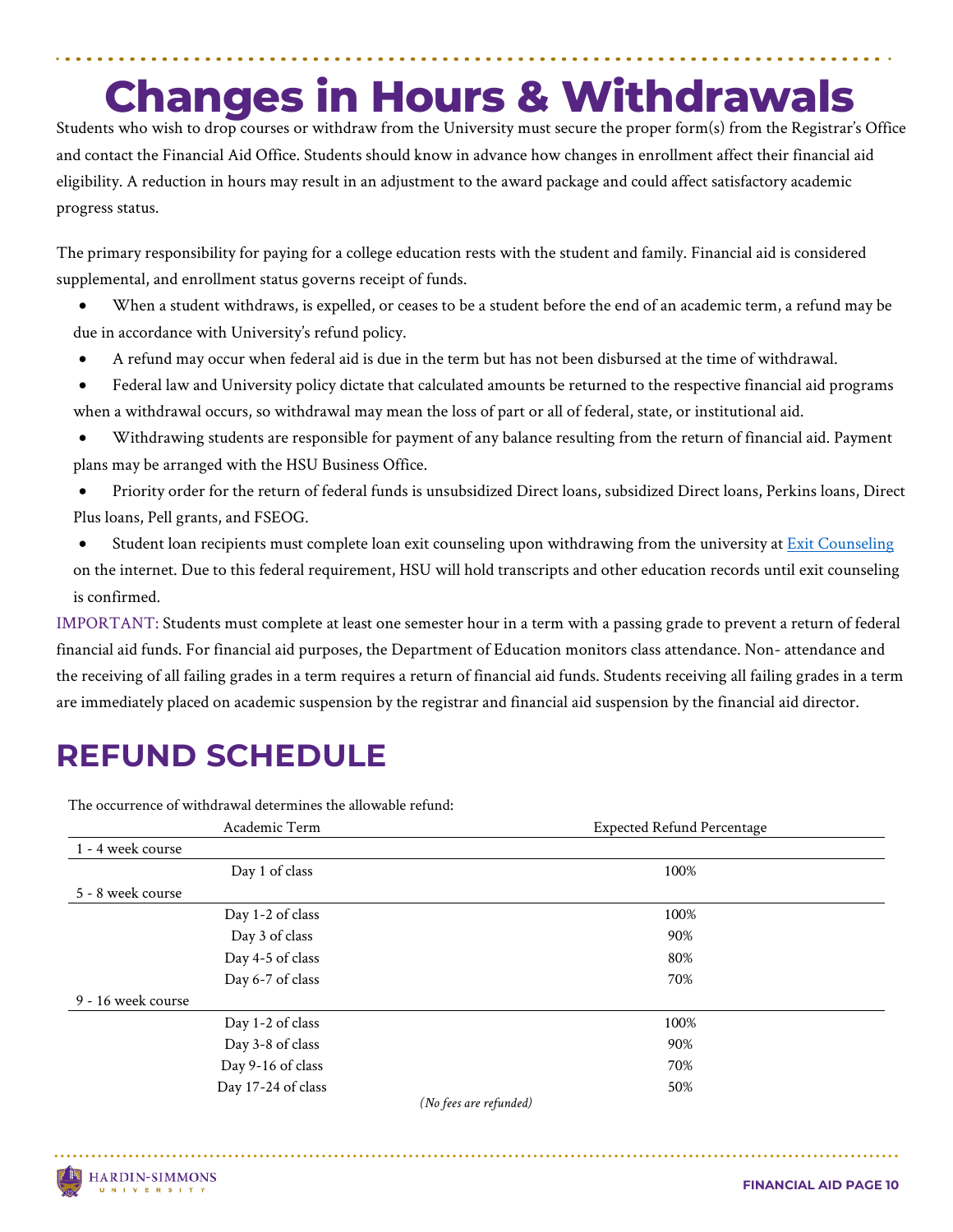## **OUTSIDE SCHOLARSHIPS Scholarship Opportunities**

In addition to scholarship awards made by HSU, numerous foundations, organizations and individuals offer scholarships. Information about a limited number of outside scholarships is available at the Financial Aid Office. An [Outside Scholarship](https://3eroib1qr1f4ekdp93x2c2fv-wpengine.netdna-ssl.com/wp-content/uploads/2020/09/outside.scholarship.form_revised_2020.pdf)  [Report Form](https://3eroib1qr1f4ekdp93x2c2fv-wpengine.netdna-ssl.com/wp-content/uploads/2020/09/outside.scholarship.form_revised_2020.pdf) is available to students to submit their outside scholarship awards to the financial aid office. Your donor may require you to provide enrollment verification before they send funds. Also, inform your donor that scholarship checks should be made payable to Hardin-Simmons University and mailed to the Office of Financial Aid, Box 16050, Abilene, TX 79698.

### **INSTITUTIONAL SCHOLARSHIPS 2021-2022**

Students are considered for scholarships based on a combination of the following criteria: academic preparation and performance, standardized testing, co-curricular involvement, enrollment status, and anticipated major. Except where noted, no additional application is required; admissions and financial aid applications are also used for scholarship evaluation. Requirements and/or evaluation criteria are subject to change. Awards funded by HSU are capped at tuition.

| Scholarship | Annual Award | Eligibility                                       | Renewal GPA |
|-------------|--------------|---------------------------------------------------|-------------|
| Trustee     | \$18,000     |                                                   | 3.75        |
| Presidents  | \$16,000     | Scholarship awards are based upon test scores and | 3.25        |
| Deans       | \$14,000     | high school academic criteria. Utilize the Net    | 2.75        |
| University  | \$12,000     | Price Calculator to see how you may qualify.      | 2.25        |

#### Institutional Scholarships for Incoming Freshman

\*Scores represent composite scores from the ACT & SAT with *math & verbal*. For all institutional scholarships, students must maintain satisfactory academic progress toward a degree to continue to receive the award. Awards are tuition-specific for a maximum of eight (8) long semesters. Renewal requires *the specified* cumulative GPA and full-time enrollment. Students may receive only one of the scholarship awards listed above.

*Scholarships are renewable for up to a maximum of eight consecutive semesters, provided that full-time enrollment and satisfactory academic progress is being made.* 

A student may not receive an academic scholarship of higher value than the original award. Renewal of scholarships requires that a student meet or exceed the GPA requirements in order to maintain the originally awarded scholarship.

*Institutional scholarship awarding and renewals are subject to change based on updates to cost Information and Institutional policy.*

Ĭ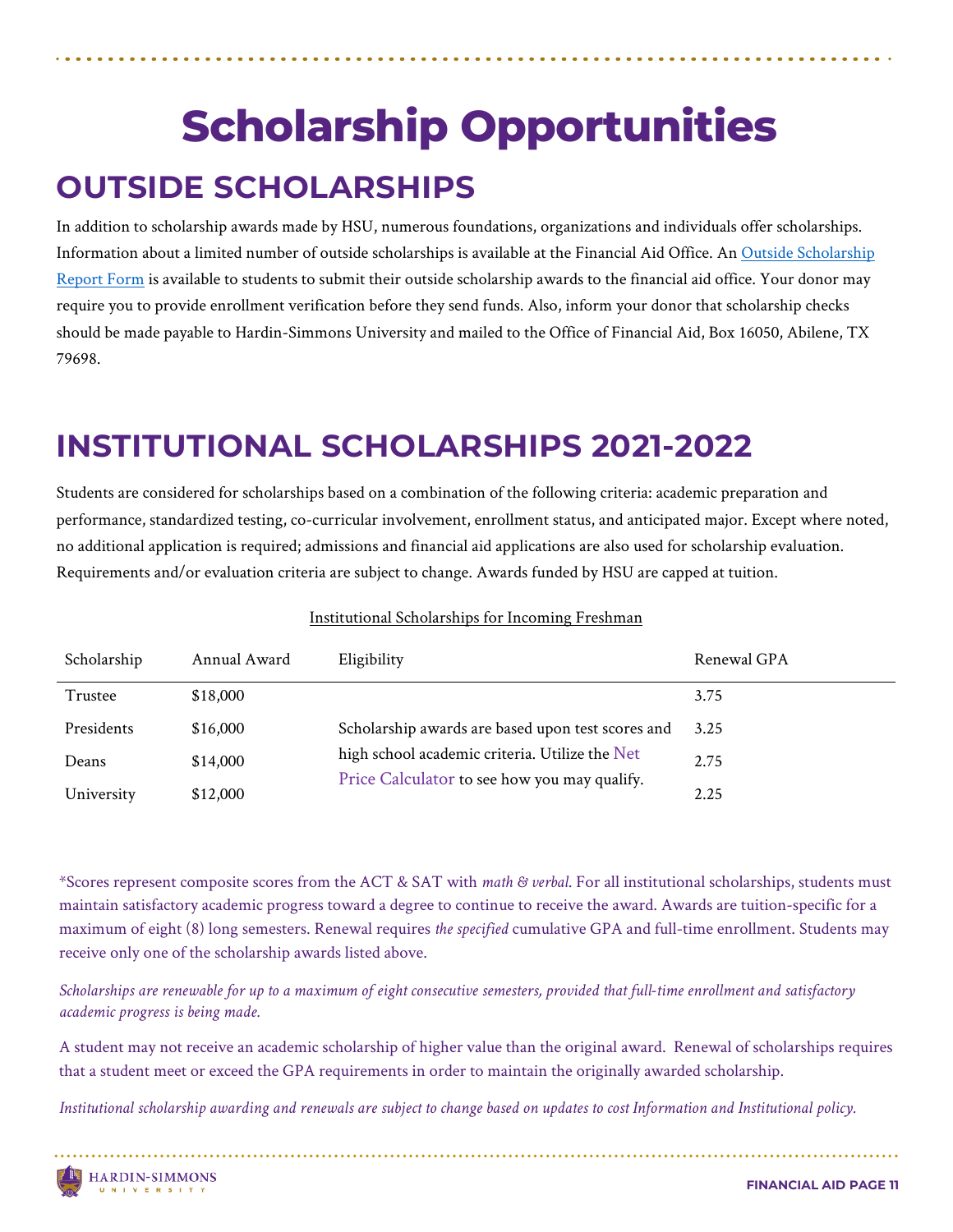| Scholarship     | Annual Award | Eligibility                                                                    | Renewal GPA |
|-----------------|--------------|--------------------------------------------------------------------------------|-------------|
| Presidents      | \$14,000     | 3.50 Transfer GPA                                                              | 3.25        |
| Deans           | \$12,000     | 3.00 Transfer GPA                                                              | 2.75        |
| University      | \$10,000     | 2.50 Transfer GPA                                                              | 2.25        |
| Transfer        | \$8,000      | 2.00 Transfer GPA                                                              | 2.00        |
| Phi Theta Kappa | \$2,000      | PTK must be indicated on<br>transcript - award can be<br>combined with another | 3.25        |
|                 |              | transfer scholarship                                                           |             |

#### Institutional Scholarships for Incoming Transfer Students

*\*\* Based on 24 transferable hours. Transfer students with less than 24 transferable credits will be evaluated under freshman admission and scholarship guidelines. Awards are tuition-specific for a maximum of eight (8) long semesters. Official college transcripts are required to validate the cumulative GPA and the number of transferable credit hours.* 

*If the GPA minimum for an Academic Scholarship is not met, the student may receive a scholarship commensurate with her/his current*  GPA. The original scholarship may be reinstated once the student achieves the GPA minimum. A student may not receive a scholarship of *higher value than her/his original award. Scholarships will be evaluated at the end of the spring semester and again at the end of the summer terms.* 

Additional scholarship opportunities are available. Please visit the [Scholarship](https://www.hsutx.edu/tuition-aid/scholarships/) page for additional opportunities.

All institutional aid, including departmental awards, will be capped at tuition. Tuition for the Intercollegiate program (ACU

and McMurry Universities), study abroad beyond one semester, and all doctoral programs are not covered.

*Scholarships are renewable for up to a maximum of eight consecutive semesters, provided that full-time enrollment and satisfactory academic progress is being made.* 

A student may not receive an academic scholarship of higher value than the original award. Renewal of scholarships requires that a student meet or exceed the GPA requirements in order to maintain the originally awarded scholarship.

*Institutional scholarship awarding and renewals are subject to change based on updates to cost Information and Institutional policy.*

### **DEPARTMENTAL SCHOLARSHIPS**

These are endowed scholarship awards and are made by the various schools, colleges, and departments on campus. You may apply for a departmental scholarship in your major field of study but be aware not all major fields have departmental scholarships. The generosity of HSU alumni and friends has ensured that current and future HSU students receive assistance in financing their education through these endowments. If you are the recipient of a departmental scholarship, you may be invited to write a note of thanks to the donor. The Office of University Advancement will contact you after the semester begins if you should provide a thank you note. All departmental scholarships can be applied for using [Scholarship Central.](https://hsutx.academicworks.com/users/sign_in)

Ĭ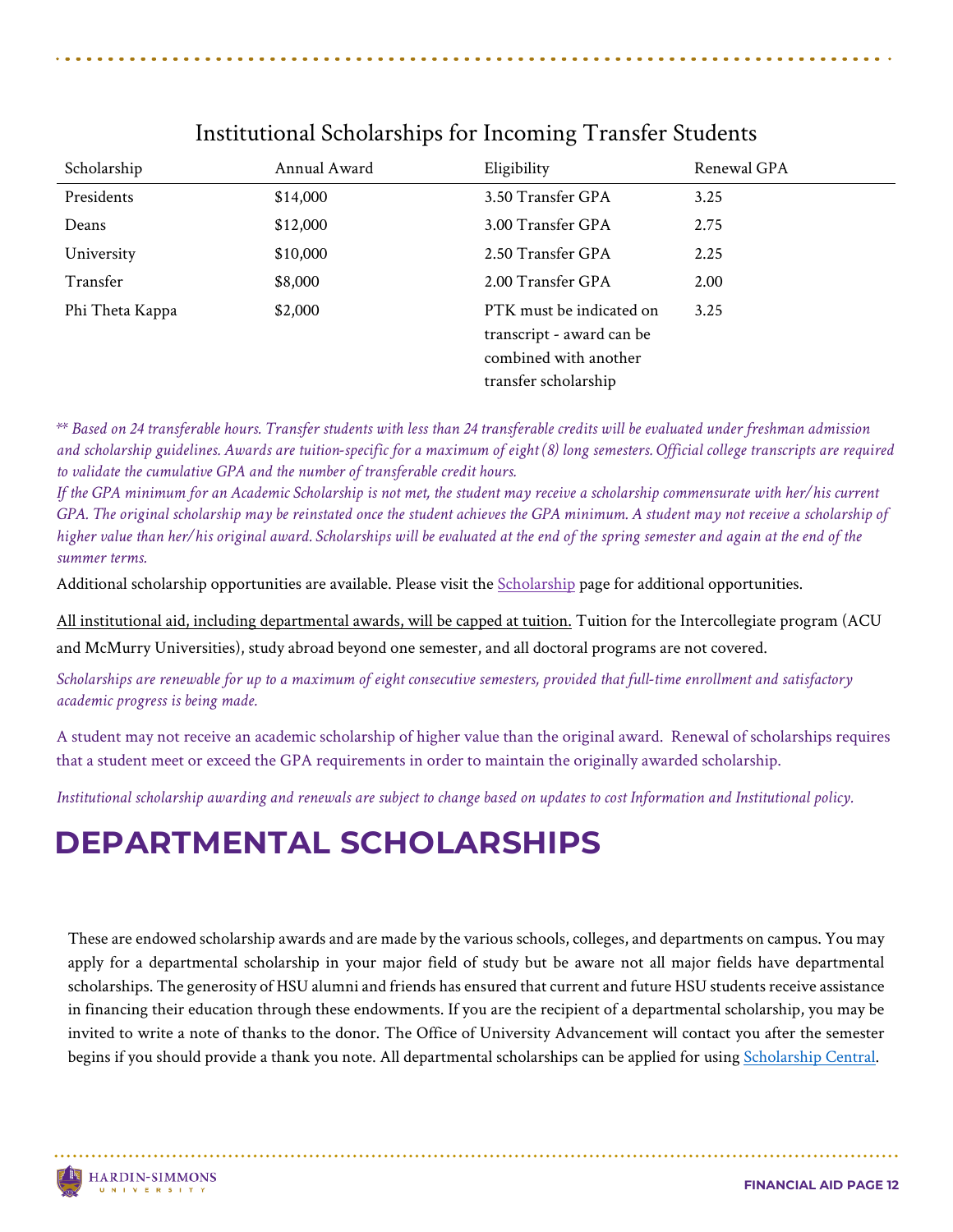# **State and Federal Grants**

Grants are financial aid funds awarded to students who demonstrate financial need with the filing of a FAFSA. Awards are automatic if eligibility requirements are met, so no additional application is required. Grants are gift aid and do not have to be repaid. Following are eligibility requirements for grant awards:

### **TEXAS TUITION EQUALIZATION GRANT**

For Texas residents only (as defined by the Coordinating Board\*)

- Full-time enrollment required, unless you are in your graduating semester
- Be registered for the Selective Service, or be exempt
- Not majoring or minoring in a theology or religious degree program
- Not receiving a ministry grant or theology scholarship
- Not receiving a full tuition scholarship
- Must complete 24 hours (18 graduate hours) in an academic year with a 2.5 GPA for renewal
- Limited to five years from the first semester awarded of undergraduate study (additional eligibility available for graduate study)
- Limited funds available

*\* A Texas Residency Affirmation form must be filed to receive funds from any Texas financial aid program. This is a one-time, statemandated regulation.* 

#### **FEDERAL PELL GRANT**

- Eligibility determined by the expected family contribution as calculated by the FAFSA
- Award amounts subject to enrollment and LEU (Lifetime Eligibility Used) status
- Undergraduates only
- Students with extreme financial need are given priority
- •Pell Recalculation Date for the 2021-2022: Summer: 08-09-21, Fall: 09-02-21, Spring: 04-20-22

### **FEDERAL SUPPLEMENTAL EDUCATIONAL OPPORTUNITY GRANT (SEOG)**

- Must be PELL eligible, undergraduates only
- Full-time enrollment required
- Minimum 2.0 GPA requirement
- Limited funds available
- Students with an EFC of 0 will be given priority.

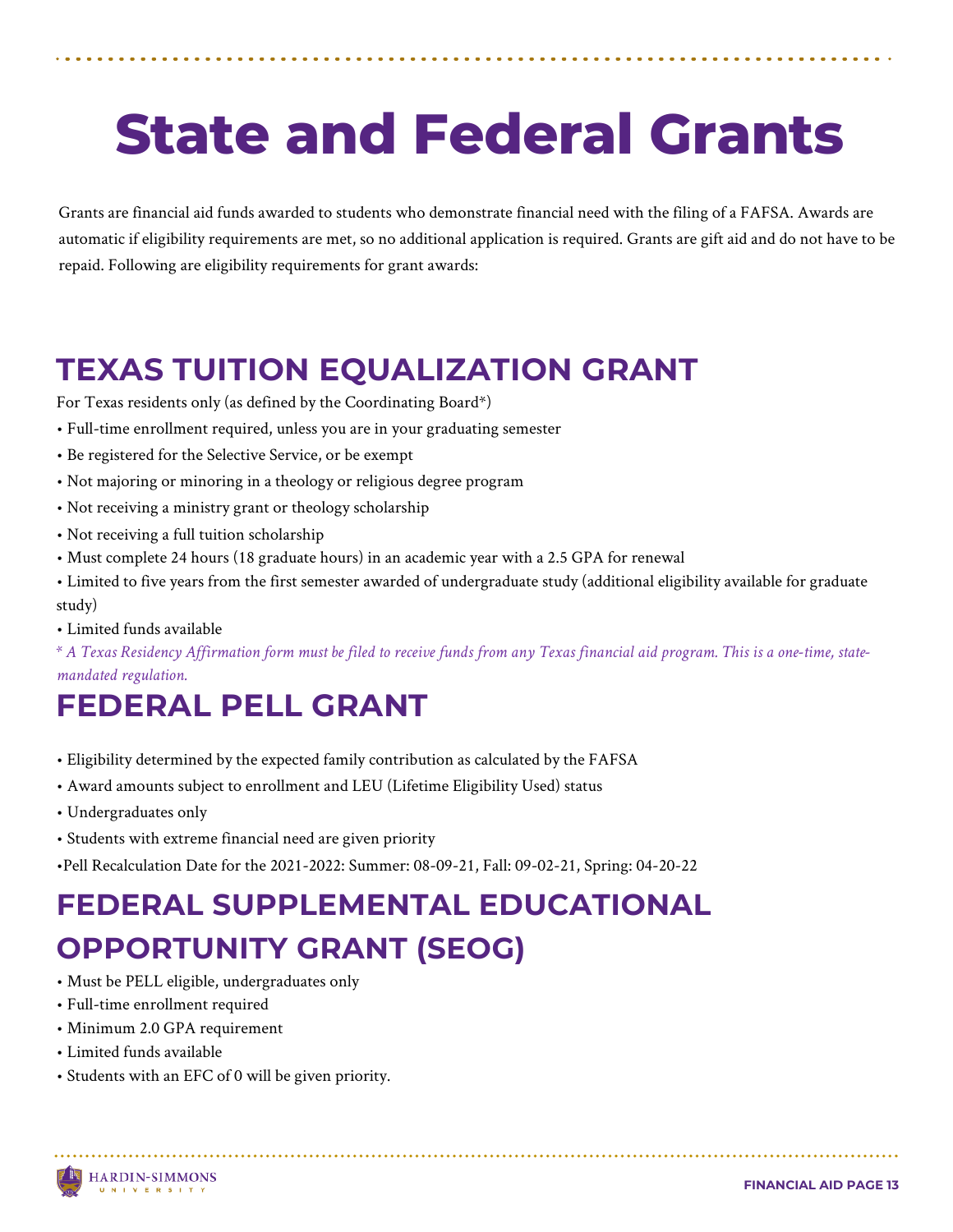Students must be enrolled in a minimum of six semester hours at HSU **(half-time)** to qualify for most educational loans. Check with the Financial Aid Office if you are unsure of the requirements for a specific loan.

### **DIRECT STUDENT LOANS**

Ĭ

Direct Student Loans are guaranteed by the federal government. Any student filing a Free Application for Federal Student Aid (FAFSA) is eligible to receive a direct loan. These fixed interest rate loans are a preferred loan option for undergraduate and graduate students. Repayment of direct loans is deferred as long as half-time enrollment is maintained. Once enrollment ceases, repayment ensues following a six-month grace period. Direct loans amounts are subject to annual and aggregate limits.

| Federal Loan Limits                                        |                      |                                 |                  |
|------------------------------------------------------------|----------------------|---------------------------------|------------------|
| Freshman = $$5,500$                                        | Sophomore = $$6,500$ | Junior = $$7,500$               | Senior = $$7500$ |
| Additional \$4,000 (FR/SO) or \$5000 (JR/SR) available for |                      | Undergraduate Aggregate Limits: |                  |
| independent students & dependent students w/Parent PLUS    |                      | \$31,000 (dependent)            |                  |
| denial                                                     |                      | \$57,500 (independent)          |                  |
|                                                            |                      |                                 |                  |

Students with financial need (determined by FAFSA) may qualify for Subsidized direct loans. While enrolled, interest is paid by the federal government on these loans. Unsubsidized direct loans are available to any student regardless of financial need, but interest accrues during enrollment. Accrued interest may be paid quarterly (recommended), or capitalized when repayment begins. To receive direct loans, student must first complete Entrance Loan Counseling (ELC) and a Loan Agreement (Master Promissory Note). To access the two processes, which are required only once prior to receiving the first direct loan,

#### click [HERE.](https://studentaid.gov/)

Once the Entrance Loan Counseling and the Loan Agreement have been completed, students must also accept the loans by accessing their HSU Central financial aid records. Once accepted, any change in a loan amount must be done by contacting the HSU Financial Aid Office.

In subsequent years, students will be awarded direct loans automatically upon renewal of the FAFSA. Both the Entrance Loan Counseling and the Loan Agreement are valid for 11 years, and do not need to be repeated. Students will continue to accept/reject direct loans on his/her HSU Central account.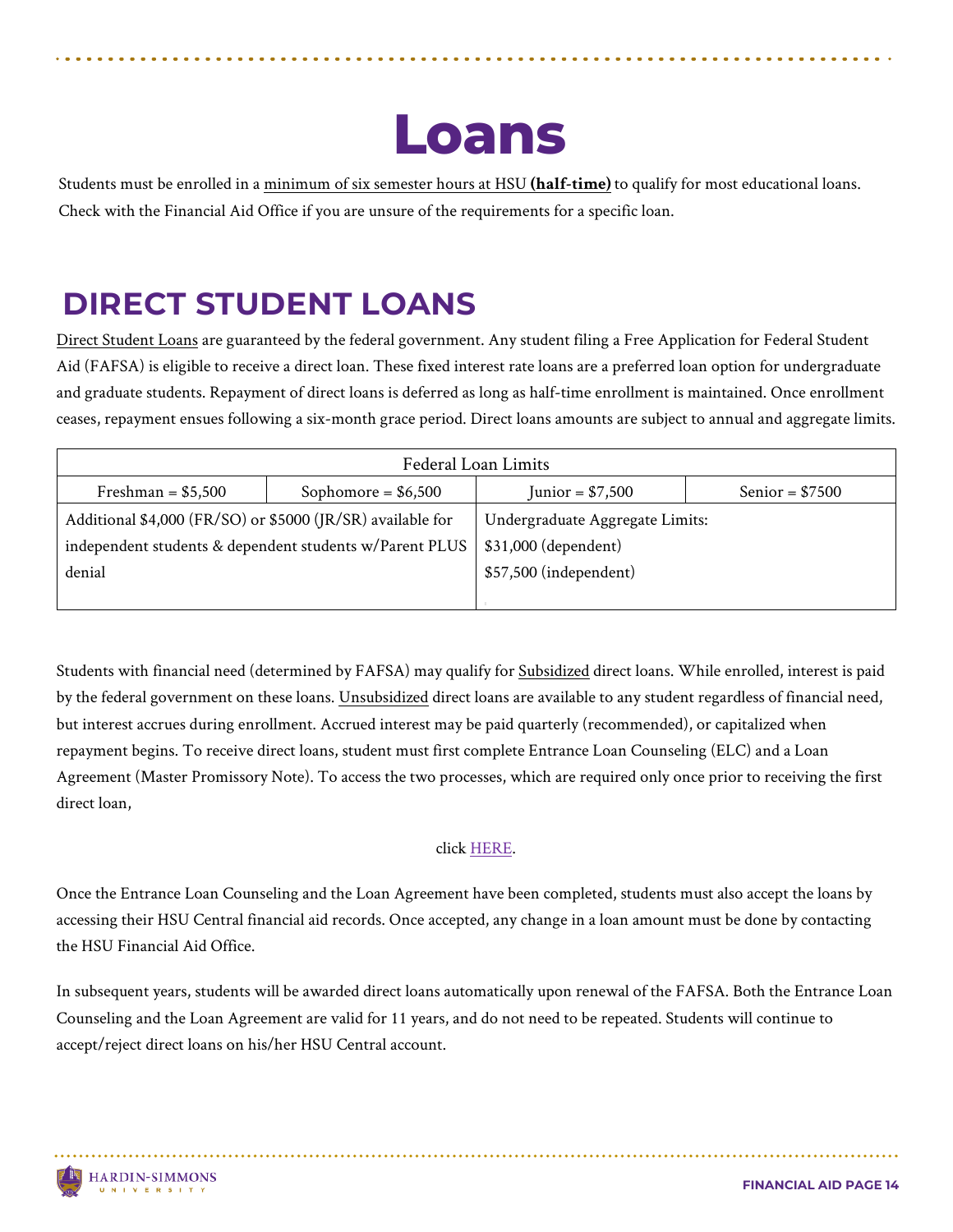### **DIRECT PLUS LOANS**

Ĭ

Direct PLUS Loans are federal **parent** loans that require a credit approved application, and occasionally require a cosigner or loan endorser. The PLUS loan award is limited to the amount remaining after qualified financial aid is subtracted from the school's cost of attendance. Repayment begins 60 days after the final disbursement in the academic year. However, parents may apply for deferment of payments until the dependent student ceases enrollment. Loan interest accrues in this case. FAFSA is required. Federal lending regulations require that, except in the instance of a student graduating in December, all direct PLUS loans be disbursed to the student borrower in two equal amounts, one for the fall term and the other for the spring term. To complete a direct parentPLUS loan application/master promissory note,

click [HERE.](https://studentaid.gov/)

#### **DIRECT GRAD PLUS LOANS**

Direct gradPLUS Loans are federal loans available to graduate students on a credit approval basis. These may supplement educational costs beyond those covered by direct loans. A completed FAFSA is also required. Federal lending regulations require that, except in the instance of a student graduating in December, all direct gradPLUS loans be disbursed to the student borrower in two equal amounts, one for the fall term and the other for the spring term. To complete a direct gradPLUS loan application and the required master promissory note,

click [HERE.](https://studentaid.gov/) 

### **PRIVATE CERTIFIED LOANS**

Private Certified Loans are available to students on a credit approval basis. In most cases a cosigner is necessary to qualify for a private loan. Like PLUS loans, private loans are limited to the amount remaining after qualified financial aid is subtracted from the school's cost of attendance. Like direct loans, repayment is deferred until the student graduates or enrollment falls below six hours. Most lenders offer up to six months grace period before repayment begins. Online applications may be accessed from the link below. FAFSA is not required for private loans. Disbursement of private loans can be adjusted to suit the needs of the student, within the limits of the calculated Cost of Attendance for each of the terms in which funds will be posted. To access the private lender list and applications,

click [HERE.](https://www.hsutx.edu/tuition-aid/loans/private-certified-loans/) 

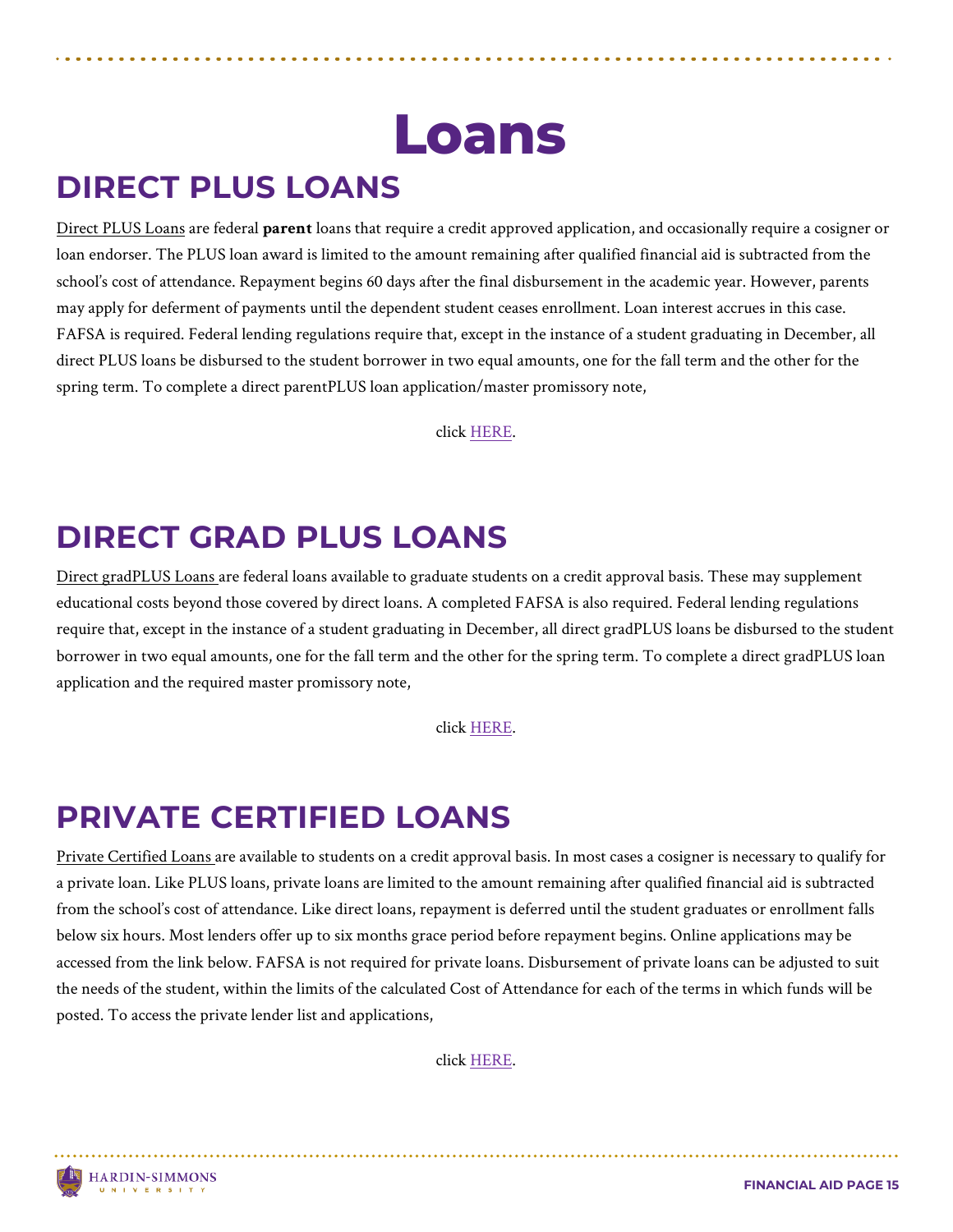#### **LOAN ENTRANCE COUNSELING**

Loan Entrance Counseling is required for each type or category of loan. To proceed to the entrance counseling session(s) you need to complete,

clic[k HERE.](https://www.hsutx.edu/tuition-aid/loans/)

### **LOAN EXIT COUNSELING**

Loan Exit Counseling is required for all of the direct student, direct PLUS, and private loans. Diplomas and transcripts are not available until all applicable exit counseling sessions have been completed. To proceed to the exit counseling session(s) you need to complete,

#### click [HERE.](https://www.hsutx.edu/tuition-aid/loans/)

Students who received federal loans are not eligible for a diploma or for official transcripts from HSU until all applicable federal exit counseling tutorials have been successfully completed, documented and made a part of your permanent HSU Financial Aid file.

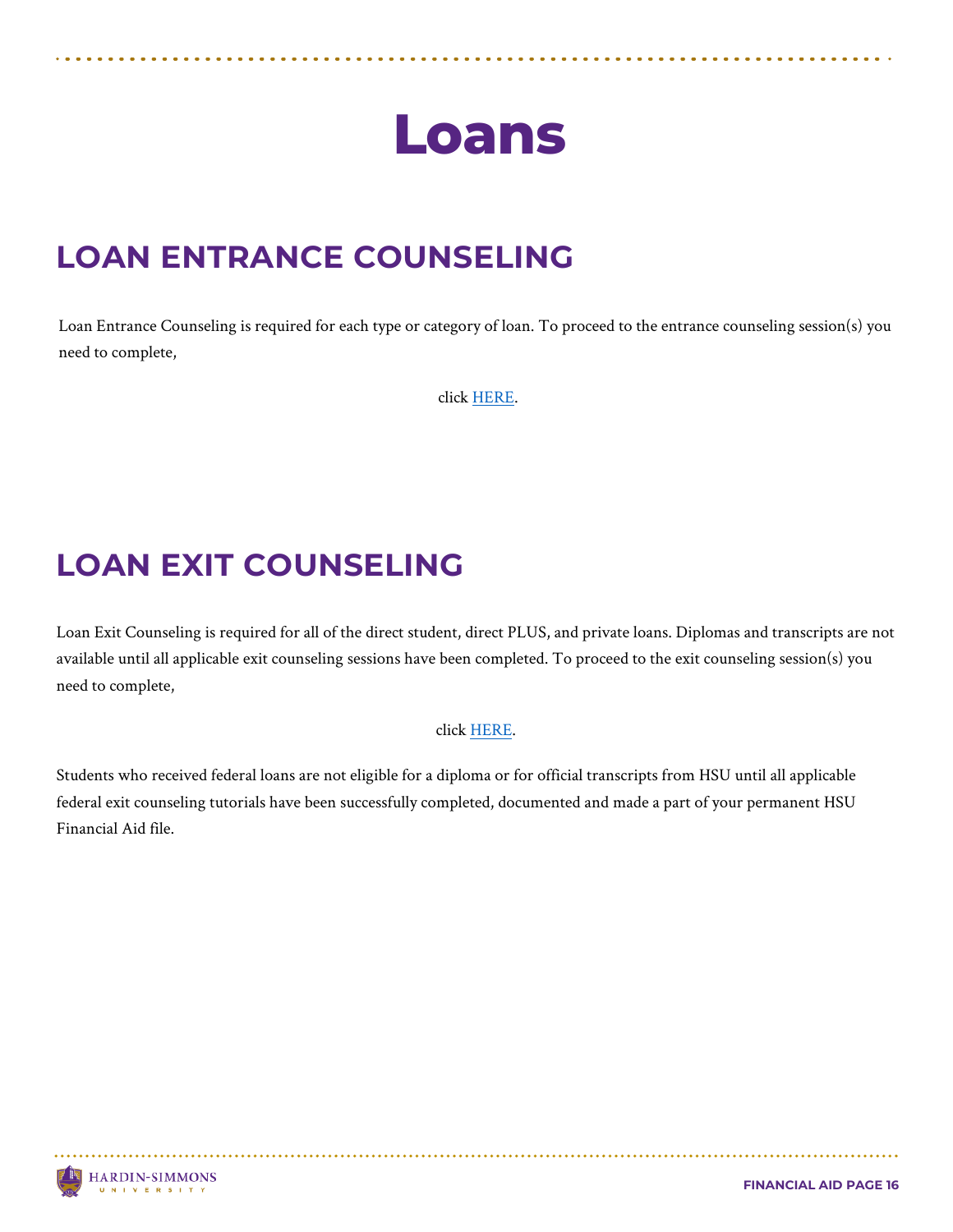### **LOAN CONSOLIDATION**

Ĭ

Loan consolidation is a process that allows all loans of a specific type to be combined into a single loan. Consolidation is available for federal direct student loans and federal gradPLUS loans. Private educational loans can also be consolidated, but federal and private loans cannot be consolidated into a single loan. Additionally, parents can consolidate direct PLUS loans. To learn more about federal loan consolidation, including specific instructions,

#### Click [HERE.](https://studentaid.gov/)

To obtain information about private loan consolidation, contact the private student loan lender.

#### **STUDENT DEBT**

Hardin-Simmons University considers student borrowing an area requiring careful scrutiny by its students and the Financial Aid Office. As a Christian institution, HSU encourages an ethical, responsible approach to debt as an option to meet the financial requirements of obtaining a degree; not an entitlement nor a means to spending outside of educational expenses. Educational expenses include tuition, fees, books/supplies, room/board, transportation, and personal living expenses.

Student loans are a necessary resource for many students attending college. HSU recognizes that such debt can be deemed an investment toward future success and fulfillment in life. However, irresponsible use of student loans and their repayment can have serious repercussions in later life, especially qualification for other forms of credit such as home or automobile financing.

Federal student aid statutes dictate that students must demonstrate satisfactory academic progress toward a degree to be eligible for financial aid. Borrowing funds to pay for educational expenses should be kept to an absolute minimum. When a student withdraws or drops classes, loan funds are paying for classes for which the student receives no credit. While unusual situations may warrant class drops or withdrawal, HSU considers this an unwise use of debt financing. Students with multiple withdrawals and/or excessive class drops will be reviewed for satisfactory progress toward a degree and may lose eligibility for student aid. Standards for satisfactory academic progress and information on how changes in enrollment affect financial aid may be found in this publication on page 6.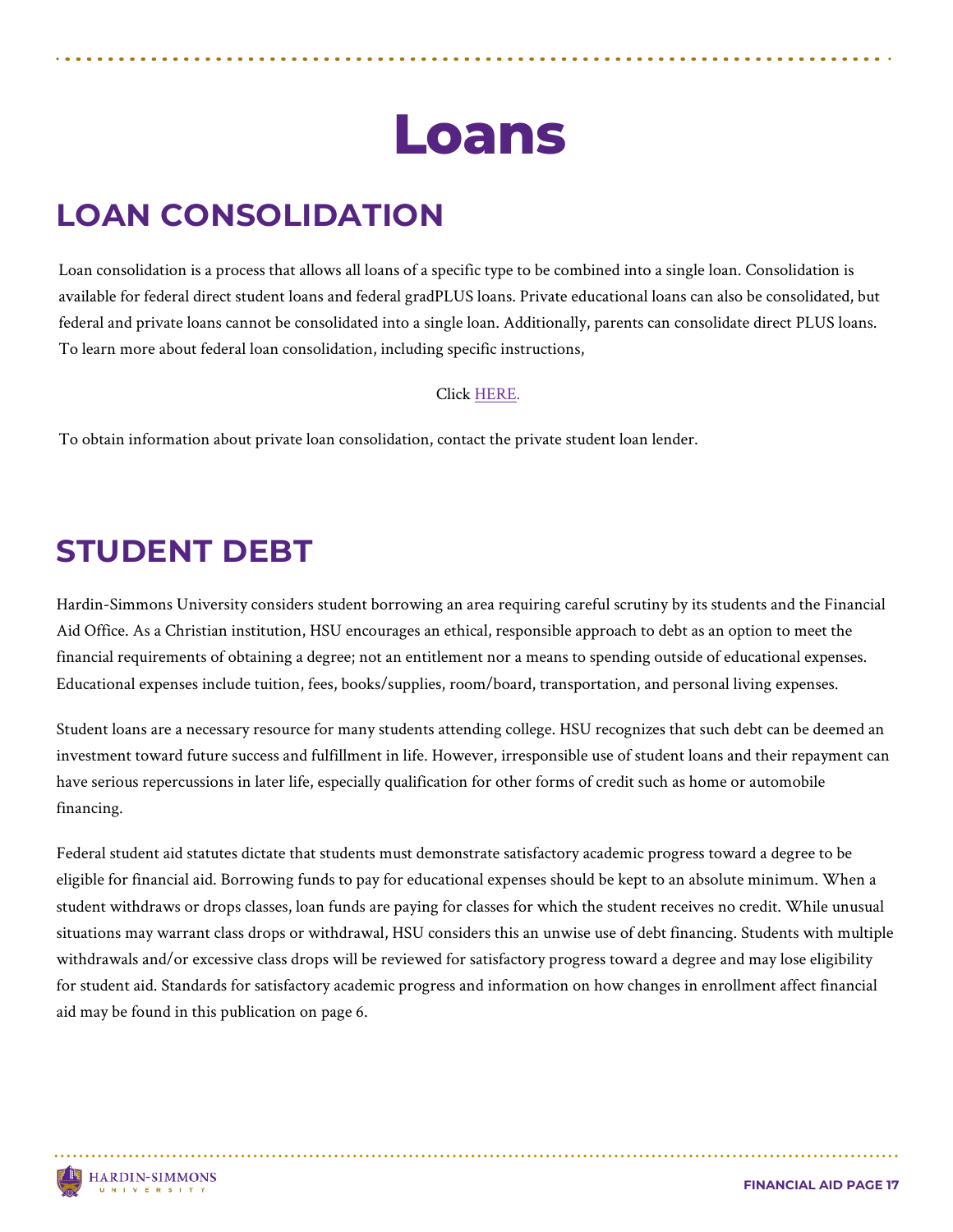# **Loan Forgiveness**

### **LOAN FORGIVENESS**

Beginning in the late 1950s, the federal government began a policy of cancelling (forgiving) federal student loans with the enactment of the National Defense Education Act of 1958. In the ensuing 50 years, numerous federal loan repayment and forgiveness programs have become law. The information contained below is not intended to be comprehensive, but it presents most of the loan forgiveness programs affecting the largest numbers of students. All of the loan forgiveness programs have some things in common:

- Only federal loans (FFEL & direct subsidized & unsubsidized, undergraduate & grad PLUS loans, Perkins) are eligible for federal forgiveness programs. Private educational loans are not included.
- Federal loan forgiveness is only available to students, once they have graduated, and any post-graduation grace periods have been completed.
- None of the federal loan forgiveness programs are automatic. The eligible borrower must complete and submit all required forms and documents for the forgiveness process to begin.

Once loans are forgiven, the borrower is required to report the cancelled loans as ordinary income in the calculation of federal tax liability for the year in which the loans are forgiven. Performing volunteer work, military work, teaching or practicing medicine may provide the necessary requirements for several federal loan forgiveness programs. Here are Internet links to many of the forgiveness programs:

#### VOLUNTEER WORK

[AmeriCorps](https://www.nationalservice.gov/programs/americorps) [Peace Corps](https://www.peacecorps.gov/)

#### **TEACHING**

Ĭ

[American Federation of Teachers](https://www.aft.org/funding-database) 

#### MILITARY WORK

[FinAid.org/military](https://www.nationalservice.gov/programs/americorps) 

#### EMPLOYMENT BY NON-PROFIT

[Public Service Loan Forgiveness](https://www.aft.org/funding-database) 

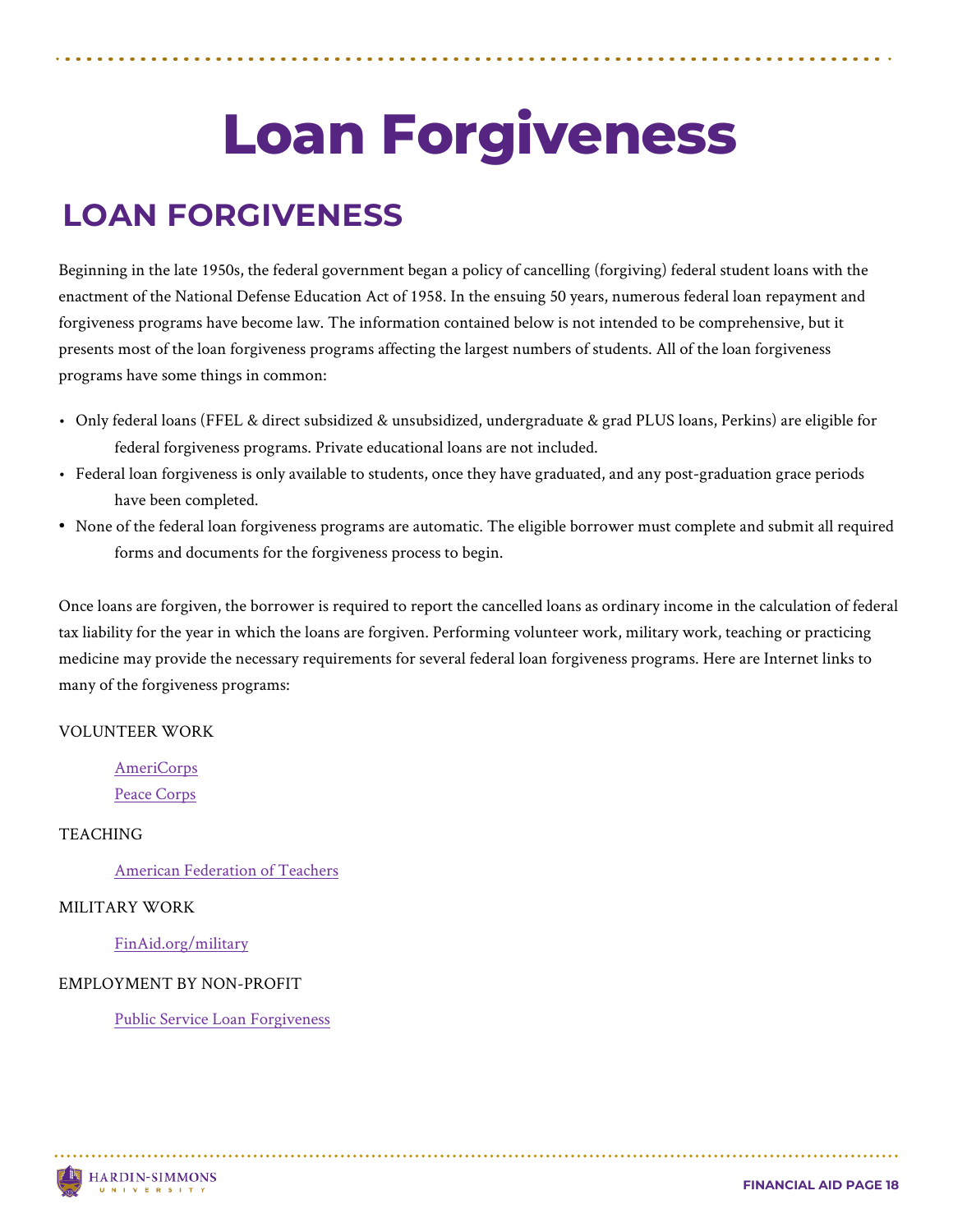### Ĭ **Loan Forgiveness LEGAL & MEDICAL STUDIES**

#### LAW

http://apps.americanbar.org/legalservices/probono/lawschools/pi\_lrap.html

#### PHYSICIANS

[http://nhsc.hrsa.gov](https://nhsc.hrsa.gov/) 

#### **NURSES**

http://www.hrsa.gov/loanscholarships/repayment/nursing

#### VETERINARIANS

[http://www.nifa.usda.gov/nea/animals/in\\_focus/an\\_health\\_if\\_vmlrp.html](https://nifa.usda.gov/program/veterinary-medicine-loan-repayment-program) 

Many hospitals and private healthcare facilities use loan forgiveness to recruit nurses, occupational, and physical therapists. Contact the [American Physical Therapy Association](http://www.apta.org/) (1111 North Fairfax St., Alexandria, VA 22314-1488; 1-800-999-2782) or the [American Occupational Therapy Association](https://www.aota.org/) (P.O. Box 31220, 47200 Montgomery Lane, Bethesda, MD 20824-1220; 1-301-652-2682).

#### **PUBLIC SERVICE LOAN FORGIVENESS**

[http://studentaid.ed.gov/PORTALSWebApp/students/english/PSF.jsp](https://studentaid.ed.gov/sa/PORTALSWebApp/students/english/PSF.jsp)

The Public Service Loan Forgiveness Program was created to encourage individuals to enter and continue to work fulltime in public service jobs. Under this program, you may qualify for forgiveness of the remaining balance on your eligible federal student loans. Loans may be forgiven after you have made 120 on-time payments under certain repayment plans while employed full time by certain public service employers, including those qualifying as  $501(c)(3)$  not-for-profit. Loan forgiveness is available for the following:

- Emergency management
- Military service
- Public safety
- Law enforcement
- Public interest law services
- Early childhood education (including licensed or regulated childcare, Head Start, and state- funded pre-kindergarten)
- Public service for individuals with disabilities and the elderly
- Public health (including nurses, nurse practitioners, nurses in a clinical setting, and full-time professionals engaged in health care practitioner occupations and health care support occupations)
- Public education
- Public library services
- School library or other school-based services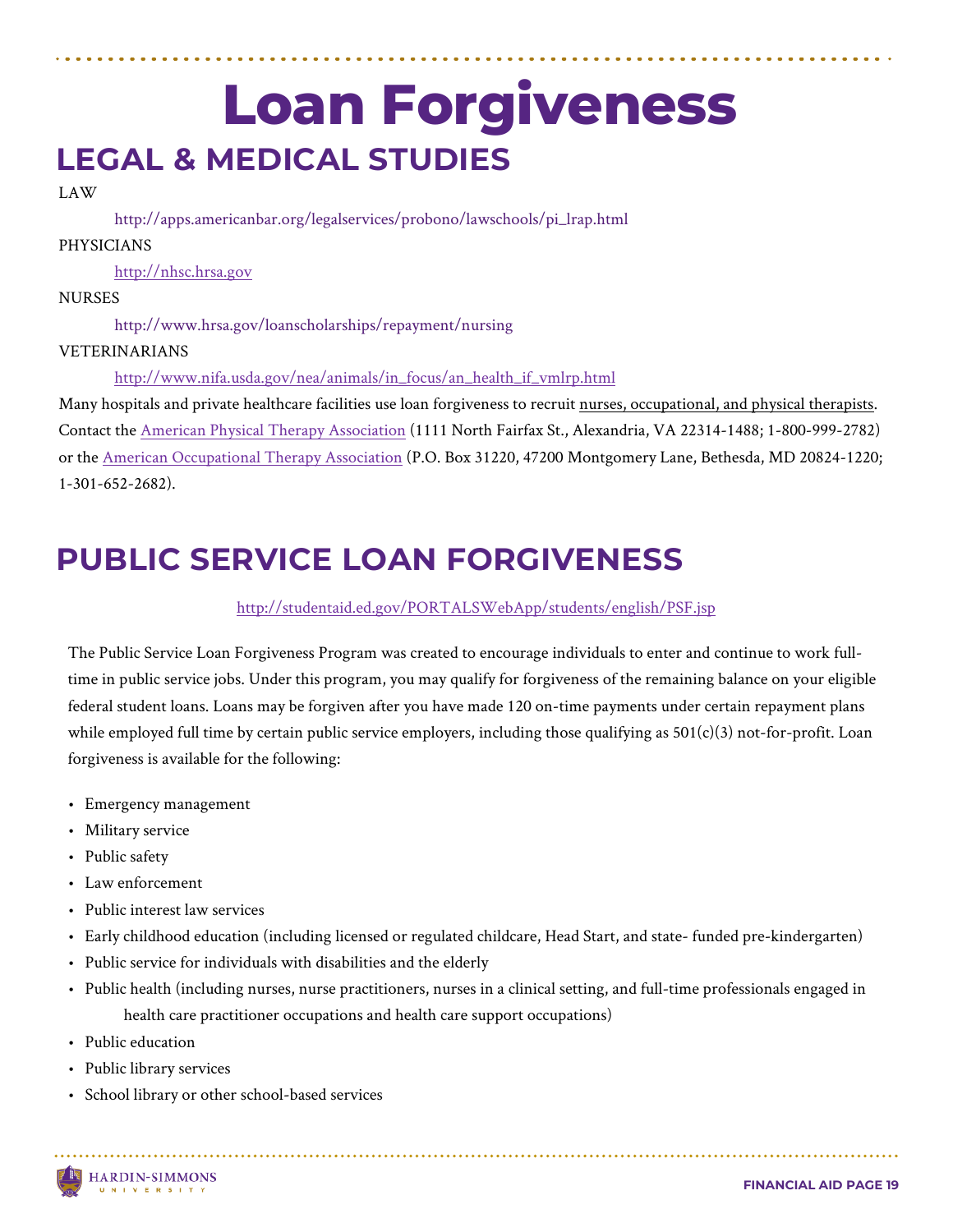# **Work Study**

### **WORK STUDY**

All students are eligible for the HSU work-study program. Students with financial need may qualify for the federal or state work-study job programs. Eligibility does not guarantee a job. Students may elect to enroll in a payroll deduction to have a percentage of their paycheck applied toward the balance on their student account. A payroll deduction form must be signed and submitted to the Payroll Office to participate in this program. When hired, students must submit I-9 forms and W-4 forms before beginning work. Identification documents (such as driver license w/photograph and Social Security card) are required as part of the I-9 procedure. If employed, a student will receive a bi-weekly paycheck for actual hours worked, so work study awards are not deducted from a student's bill. Students may work a maximum of 19 hours per week during the fall/spring semesters and up to 29 hours per week in the summer, and must be enrolled full-time. Students working in the summer must be pre- registered for the upcoming fall semester.